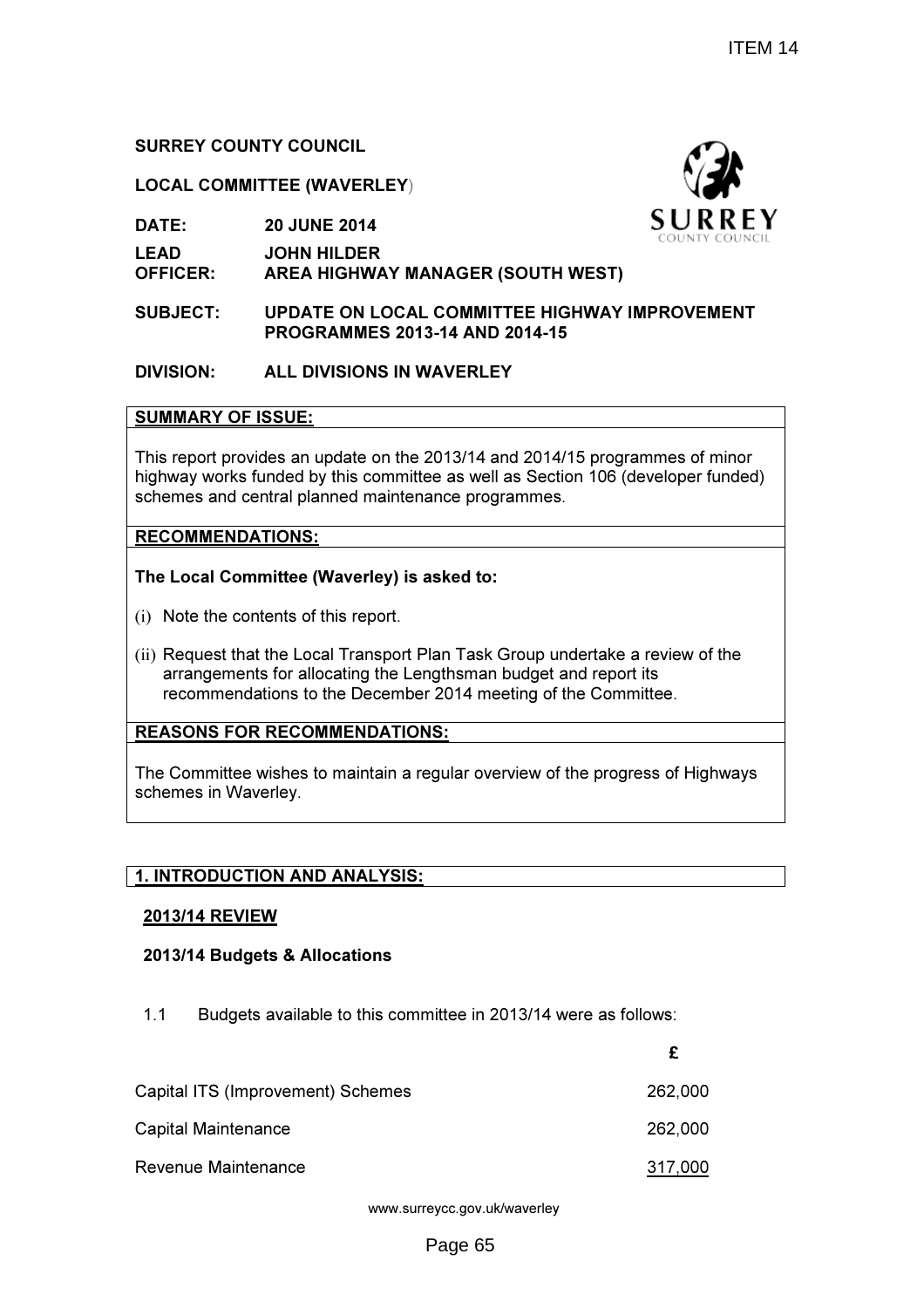| <b>Total</b> |                                                                                                                                                                                                                                                      | 841,000 |
|--------------|------------------------------------------------------------------------------------------------------------------------------------------------------------------------------------------------------------------------------------------------------|---------|
|              | And in addition                                                                                                                                                                                                                                      |         |
|              | <b>Community Enhancement Fund</b>                                                                                                                                                                                                                    | 45,000  |
| 1.2          | At the meeting of 14 December 2012 the Committee agreed that the above<br>funding should be allocated towards a programme of improvement schemes<br>(Integrated Transport Schemes: ITS) as listed at Annex 1 with an estimated<br>value of £695,000. |         |
| 1.3          | The Committee also made the following allocations towards revenue work:                                                                                                                                                                              |         |
|              | Reserve funding for the Highways<br>Localism (Lengthsman) scheme                                                                                                                                                                                     | £20,000 |

| Localism (Lengthsman) scheme                         |         |
|------------------------------------------------------|---------|
| <b>Implement Parking Review</b><br>recommendations   | £15,000 |
| Jetter for 3 weeks                                   | £15,000 |
| Ad hoc signs, lines, bollards, etc. by local<br>team | £10,000 |

## Total £60,000

- 1.4 The Community Enhancement Fund was allocated to individual county councillors for Waverley at £5,000 per councillor.
- 1.5 At its meeting on 5 July 2013 the Committee considered Localism bids from Parish Councils and agreed that the Lengthsman Scheme allocation would be increased by up to £20,000 to a total maximum of £40,000.

# 2013/14 Improvement (ITS) Schemes

- 1.6 Progress for 2013/14 ITS schemes is included at Annex 1 which confirms that the majority are complete. Capital expenditure for 2013/14 totalled £690,000 while £79,000 has been carried forward to 2014/15, see 1.8 below.
- 1.7 The planned Longbridge crossing scheme in Farnham was cancelled because development agreements associated with both East Street and the old police station are expected to provide greatly improved crossing facilities both at the junction with Union Road and immediately north of the bridge over the river Wey. Following discussion with the Chairman of the Committee and local members, the Area Manager directed the Longbridge allocation of £120,000 towards refurbishing the road table in Park Row, extending the Trinity Hill/Drovers Way traffic calming scheme, refurbishing footways in the town centre conservation area and re-surfacing (Local Structural Repair scheme: LSR) the Guildford Road Trading Estate service road.

# 1.8 Two schemes, Cranleigh/Ewhurst Footway/Cycleway and Marshall Road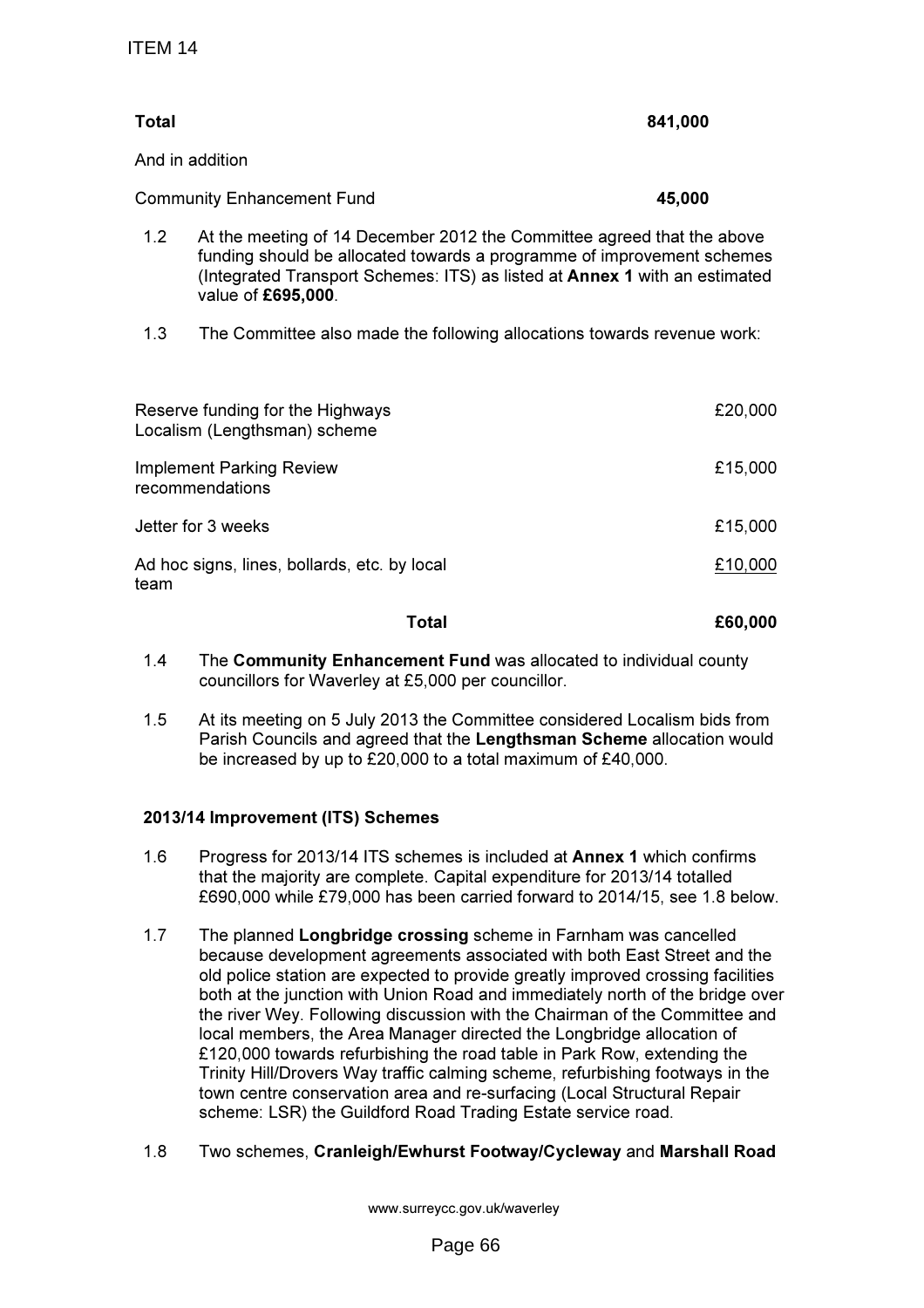Footway/Cycleway, have had to be deferred to 2014/15 because legal agreements to construct on third party land could not be achieved. Negotiations are ongoing for Marshall Road, while the Cranleigh/Ewhurst footway/cycleway has had to be completely re-designed to avoid land take. Both had 2013/14 allocations of £90,000 (so £180,000 combined) and this sum will be met in the current financial year by capital carry forward (£79,000 carried forward to 2014/15, see 1.6 above) plus £100,000 S106 and PIC 'free' funds (available S106/PIC which was not deployed for works completed in 2013/14).

- 1.9 The Station Road Pedestrian Scheme in Godalming started in March and was largely completed in April, since when it has had to be suspended pending the clearance of third party scaffolding associated with roof renovation at the Old Vicarage.
- 1.10 The Committee made provision against the risk of incurring costs against 2013/14 schemes in the current financial year by keeping £236,000 in reserve when allocating the 2014/15 budget at the meeting of 13 December 2013.

## 2013/14 Community Enhancement

1.11 At the end of March £44,810 of the £45,000 allocated at £5,000 per SCC member had been either spent or committed, so this budget has been fully utilised.

## 2013/14 Lengthsman Scheme

1.12 Lengthsman bids from Hambledon, Chiddingfold, Dunsfold, Haslemere, Farnham, Bramley and Western Villages were scrutinised and agreed by highways officers and a total of £39,910 transferred to these town and parish councils. There was a slow start to this new initiative in the first year, with parishes getting to understand what work they could undertake, and what work is classed as 'non-highway' and so outside the remit of the scheme. However, the budget has been fully utilised and the area highway team is generally pleased with what the parishes have achieved. See ANNEX 2 for feedback from the participating councils.

#### 2014/15 PROGRAMME

1.13 At the meeting of 13 December 2013 the Committee approved 2014/15 allocations as follows:

| 2014/15 Budget                    | £       |
|-----------------------------------|---------|
| Capital ITS (Improvement) Schemes | 262,000 |
| Capital Maintenance               | 262,000 |
| Revenue Maintenance               | 317,000 |
| <b>Total</b>                      | 841,000 |

www.surreycc.gov.uk/waverley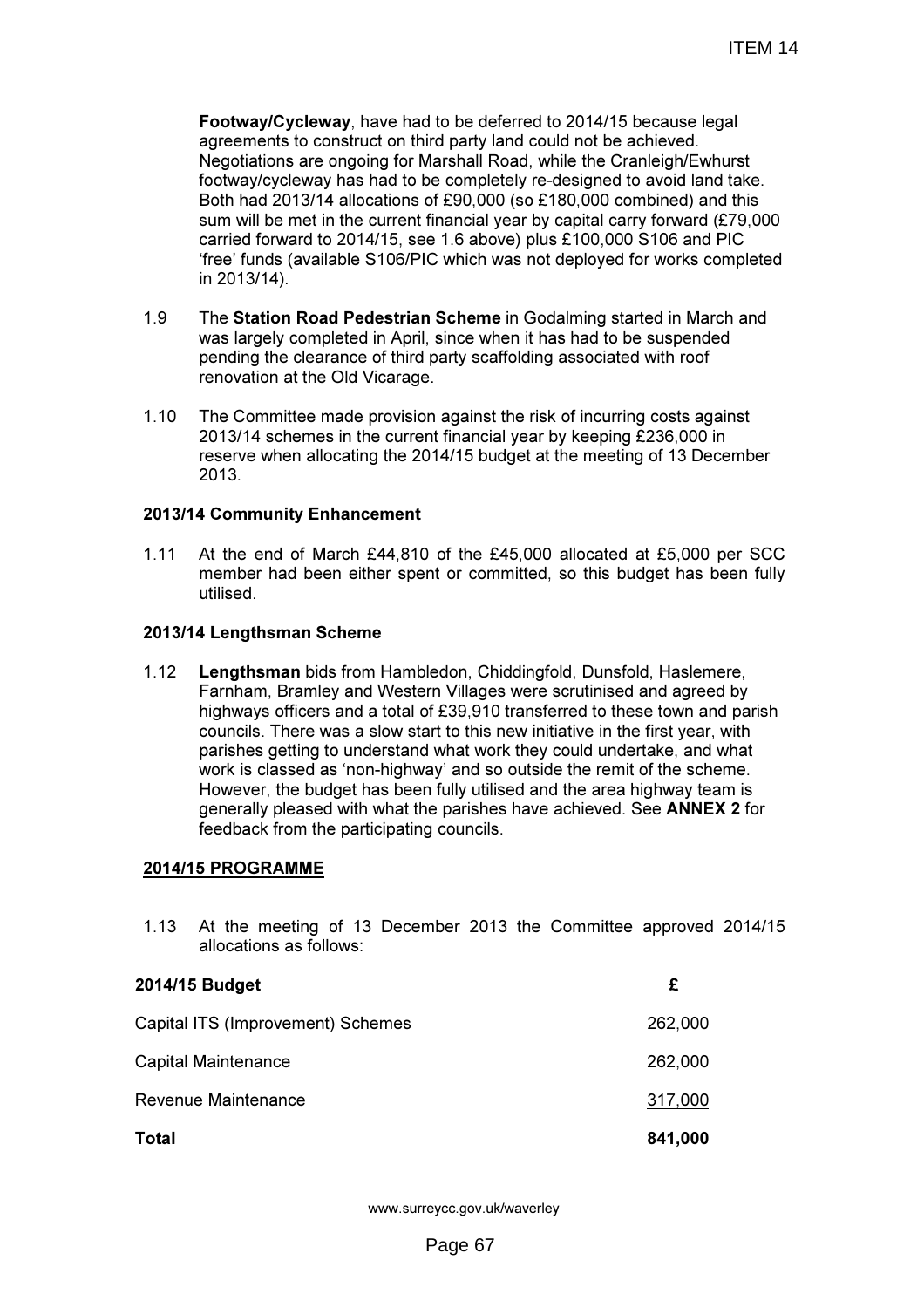And in addition

| <b>Community Enhancement Fund</b>                 | 45,000  |
|---------------------------------------------------|---------|
| <b>2014/15 Allocations</b>                        |         |
| Reserve funding for Lengthsman Scheme             | £45,000 |
| <b>Implement Parking Review recommendations</b>   | £20,000 |
| Jetter for 3 weeks                                | £15,000 |
| Ad hoc signs, lines, bollards, etc. by local team | £10,000 |

ITS Schemes at Annex 4 **£515,000** 

Total £605,000

Leaving £236,000 in reserve (841k - 605k).

1.14 As explained at 1.6 above £79,000 capital has been carried forward from 2013/14 which will offset the cost of completing delayed schemes.

## Flood Recovery

- 1.15 At the meeting on 21 March 2014 the Committee agreed to allocate £50,000 towards short-term flood relief measures (small-scale drainage works) organised by the area team pending central programmes being announced. To date £25,000 of work has been undertaken or is on order including culvert repairs in Ridgeley Road (Chiddingfold), landslip clearance in Frith Hill (Godalming), ditching and pipe replacement in Culmer Lane (Witley) and Hook House Lane (Dunsfold) and other locations.
- 1.16 In May David Hodge, Leader of Surrey County Council, announced that £23 million additional funding would be directed towards flood recovery, including a new surfacing programme in addition to Project Horizon. Both are included at ANNEX 3 alongside planned drainage, footway and structures programmes. The Committee is reminded that notices are issued to utilities companies for all large surfacing schemes which prohibits excavation for planned works for a period of five years, although emergency works and new service connections are exempt.

# 2014/15 Lengthsman Scheme

- 1.17 At the meeting on 21 March 2014 the Committee agreed to fund Lengsthman bids from Chiddingfold, Dunsfold and Hambledon Parish Councils, Haslemere, and Farnham Town Councils and First Wessex (Sandy Hills and The Chantrys, Farnham) and Western Villages to a total value of £49,561 and subject to scrutiny by highways officers.
- 1.18 The Committee discussed how Lengthsman funding could be allocated in future, with the option of dividing equally by division with the local County

www.surreycc.gov.uk/waverley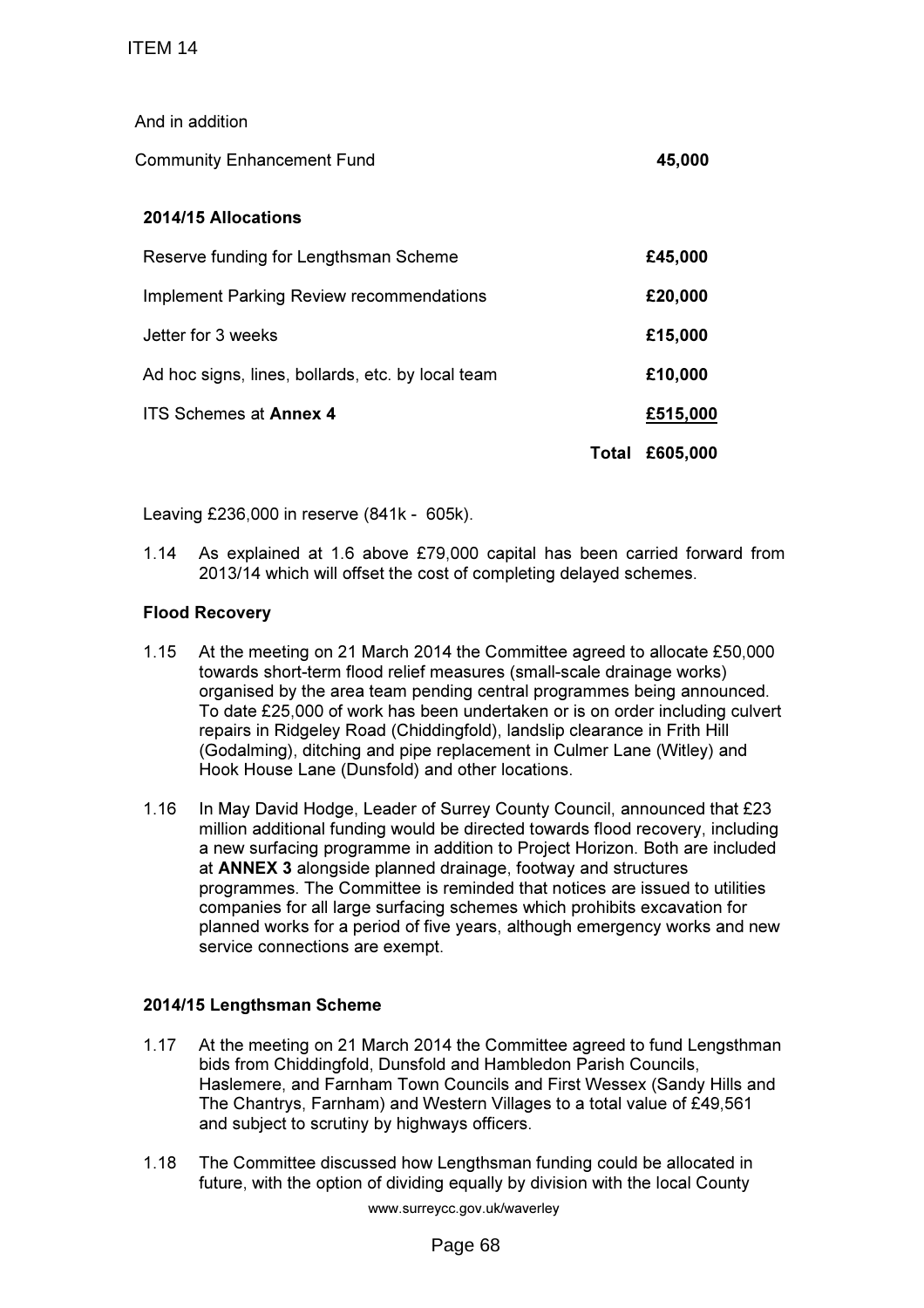Councillor directing expenditure, either directly or via town and parish councils. It is recommended that this is considered by the Local Transport Plan Task Group with a report coming to the December Committee meeting.

## 2. OPTIONS:

2.1 As discussed with members.

## 3. CONSULTATIONS:

3.1 Appropriate consultation will be carried out for all schemes.

## 4. FINANCIAL AND VALUE FOR MONEY IMPLICATIONS:

4.1 Works will be carried out by the County Council's term highways contractor, Kier, who won the term contract in a competitive tender process.

#### 5. EQUALITIES AND DIVERSITY IMPLICATIONS:

5.1 It is an objective of Surrey Highways to treat all users of the public highway equally and with understanding.

#### 6. LOCALISM:

- 6.1 Works and schemes are designed to improve and make safer the facilities for local communities in the borough.
- 6.2 The Highways Localism initiative allows parish councils and other local agencies to undertake enhanced maintenance of the public highway.

# 7. OTHER IMPLICATIONS:

| Area assessed:                            | Direct Implications:                |
|-------------------------------------------|-------------------------------------|
| <b>Crime and Disorder</b>                 | Set out below.                      |
| <b>Sustainability (including Climate)</b> | No significant implications arising |
| <b>Change and Carbon Emissions)</b>       | from this report                    |
| <b>Corporate Parenting/Looked After</b>   | No significant implications arising |
| Children                                  | from this report                    |
| Safeguarding responsibilities for         | No significant implications arising |
| vulnerable children and adults            | from this report                    |
| <b>Public Health</b>                      | No significant implications arising |
|                                           | from this report                    |

#### 8. CRIME AND DISORDER IMPLICATIONS

8.1 A well-managed highway network can contribute to reduction in crime and disorder.